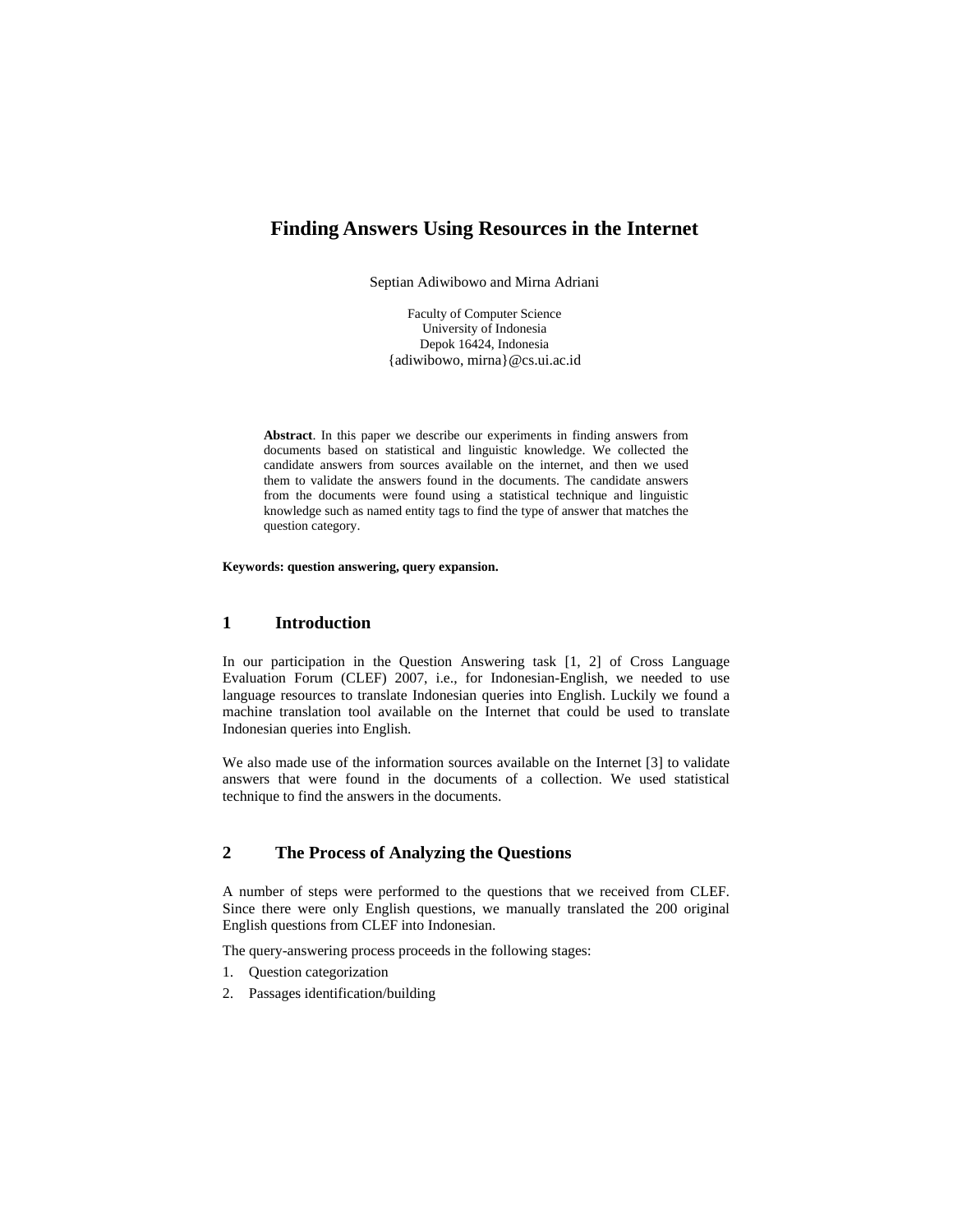- 3. Passages scoring
- 4. Answers identification.

First we categorize the Indonesian question according to the type of question. We identify the question type based on the question word found in the query.

The Indonesian question is then translated into English using a machine translation tool. The resulting English query is then used to retrieve relevant documents from the collection through an information retrieval system. The contents of a number of documents at the top of the list are then split into passages. The passages are then scored using an algorithm, and the passage with the highest score is chosen to be the answer to the question.

#### **2.1 Categorizing the questions**

Each question category, which is identified by the question word in the question, points to the type of answer that is looked for in the documents. The Indonesian question-words used in the categorization are:

| dimana, dimanakah, manakah (where)           | points to <location></location>         |
|----------------------------------------------|-----------------------------------------|
| <i>apakah nama</i> (what),                   | points to <location></location>         |
| siapa, siapakah (who)                        | points to <person></person>             |
| <i>berapa</i> (how many)                     | points to <measure></measure>           |
| <i>kapan</i> (when)                          | points to <date></date>                 |
| <i>organisasi apakah</i> (what organization) | points to <organization></organization> |
| <i>apakah nama</i> (which)                   | points to <location></location>         |

By identifying the question type, we can predict the kind of answer that we need to look for in the document. The Indonesian question is tagged using a question tagger that we developed according to the question word that appears in the question. This approach is similar to those used by Clark et al. and Hull [2, 3].

### **2.2 Building Passages**

Next, the Indonesian question is translated into English. The resulting English query is then run through an information retrieval system as a query to retrieve a list of relevant documents. We use *Lemur*<sup>1</sup> information retrieval system to index and retrieve the documents. The contents of the top 50 relevant documents are split into passages. Each passage contains 100 words. The passages are then tagged using GATE (http://www.gate.shef.ac.uk/).

l

 $1$  See http://www.lemurproject.org/.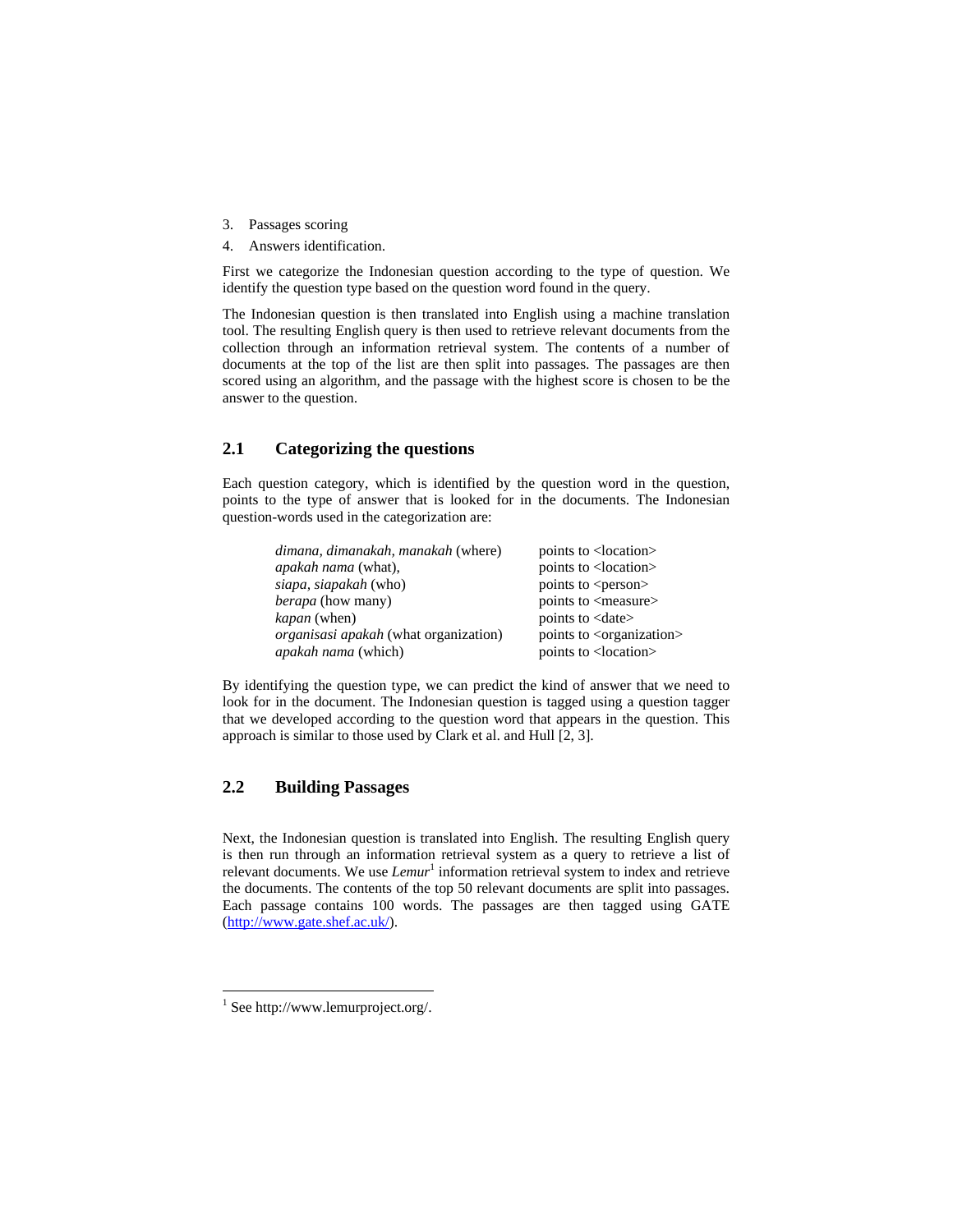#### **2.3 Scoring the passages**

Passages are scored based on their likeliness to answer the question. The scoring rules consider the number of words from the questions that appear on the passages. Then the distance of the answer candidates and the words appear on the query are also considered.

Once the passages obtained their scores, the top 20 passages with the highest scores and have the appropriate tags  $-$  e.g., if the question type is person (the question word "*who*") then the passages must contains the person tag – are then taken to the next stage.

### **2.4 Finding the answer**

The top 20 passages are analyzed to find the best answer. The likeliness of a word to be the answer to the question is inversely proportional to the number of words in the passage that separate the candidate word and the word in the query. For each word, its distance from a query word found in the passage is computed. The candidate word that has the smallest distance is the final answer to the question. We also validate the answer candidates to the answer that we find on available sources on the internet. We get the top 50 answers for each question from Google (http://www.google.com). We then rank the words according to their word frequencies. The word that has the highest frequency is the answer candidate to a question. We then add a weight to the final score of the answer find in the document.

# **3 Experiment**

We participated in the bilingual task with English topics. The query translation process was performed fully automatic using a machine translation technique. The machine translation technique translates the Indonesian queries into English using Toggletext<sup>2</sup>, a machine translation that is available on the Internet. In these experiments, we used Lemur<sup>3</sup> information retrieval system which is based on the language model to index and retrieve the documents.

### **4 Results**

l

Our work is focused on the bilingual task using Indonesian questions to retrieve answer from an English document collection. Table 1 shows the result of our experiments.

<sup>&</sup>lt;sup>2</sup> See http://www.toggletext.com/.

<sup>3</sup> See http://www.lemurproject.org/.